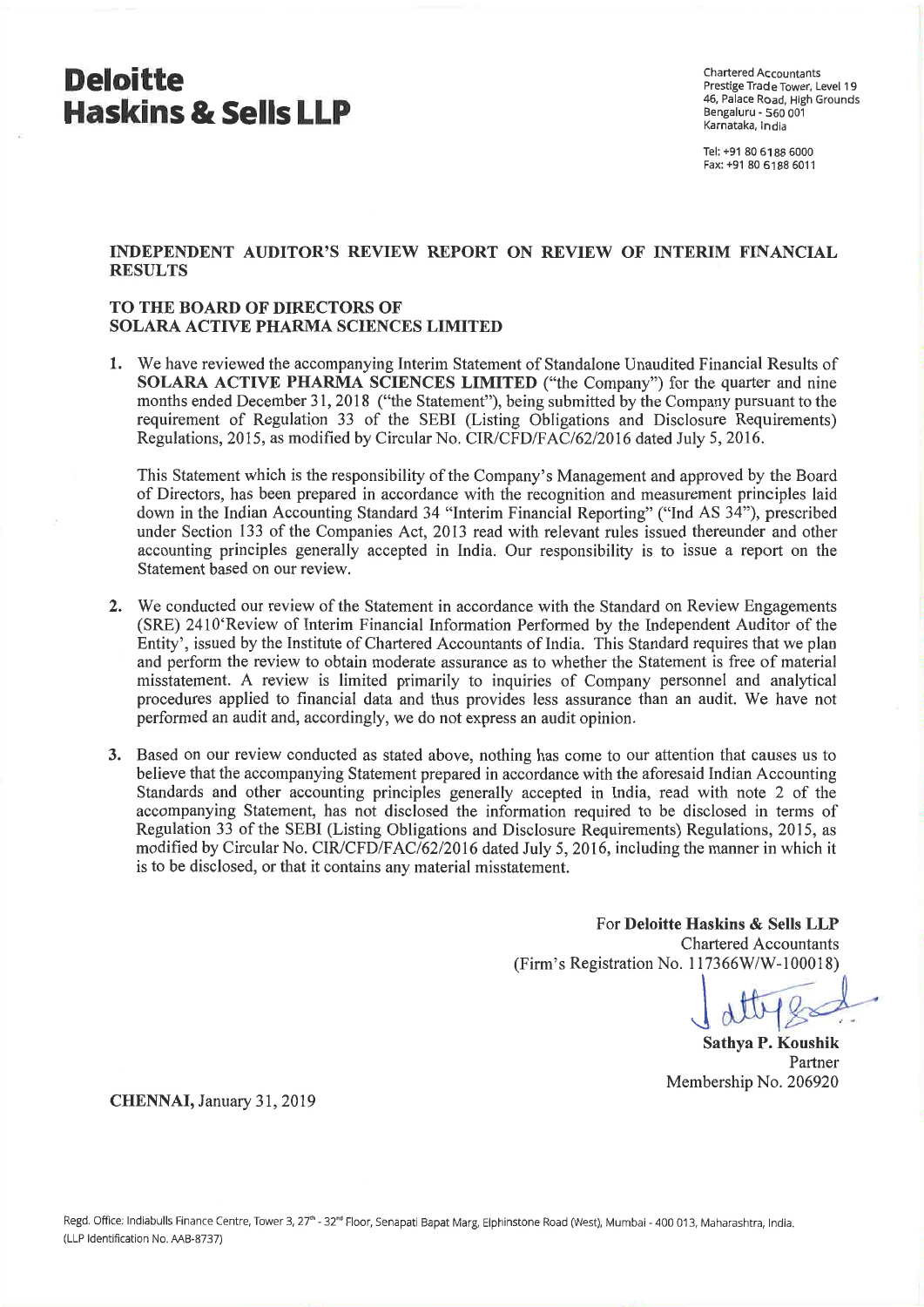

 $\overline{\psi}$ 

#### SOLARA ACTIVE PHARMA SCIENCES LIMITED Regd. Office: No. 201 Devavrata, Sector 17, Vashi, Navi Mumbal 400 703. Corp. Office: No 28, Sardar Patel Road, Guindy, Chennal - 600 032

STATEMENT OF STANDALONE UNAUDITED FINANCIAL RESULTS

FOR THE QUARTER AND NINE MONTHS ENDED DECEMBER 31, 2018

|                        | (Rs. In Lakhs except per share data)                                                            |                          |                             |                                                     |                                  |  |  |
|------------------------|-------------------------------------------------------------------------------------------------|--------------------------|-----------------------------|-----------------------------------------------------|----------------------------------|--|--|
|                        |                                                                                                 | 3 months ended           | Preceding<br>3 months ended | Year to date figures<br>for current period<br>ended | Previous Financial<br>Year ended |  |  |
| SI. No.                | Particulars                                                                                     | 31.12.2018               | 30.09.2018                  | 31.12.2018                                          | 31.03.2018                       |  |  |
|                        |                                                                                                 | <b>UNAUDITED</b>         | <b>UNAUDITED</b>            | <b>UNAUDITED</b>                                    | <b>AUDITED</b>                   |  |  |
|                        | <b>Continuing operations</b>                                                                    |                          |                             |                                                     | (Refer note 3)                   |  |  |
| I)                     | Revenue from operations                                                                         | 34,794                   | 33,641                      | 98.716                                              |                                  |  |  |
| ü                      | Olher income                                                                                    | 252                      | 21                          | 316                                                 | 52,097<br>228                    |  |  |
| Ш                      | Total Income (I + II)                                                                           | 35.046                   | 33,662                      | 99,032                                              | 52,325                           |  |  |
|                        |                                                                                                 |                          |                             |                                                     |                                  |  |  |
| $\mathsf{I}\mathsf{V}$ | <b>Expenses</b>                                                                                 |                          |                             |                                                     |                                  |  |  |
|                        | (a) Cost of materials consumed                                                                  | 18,527                   | 17,364                      | 54,048                                              | 27,415                           |  |  |
|                        | (b) Purchases of stock-in-trade                                                                 | 445                      | 126                         | 657                                                 | 405                              |  |  |
|                        | (c) Changes in inventories of finished goods, work-in-progress and slock-in-Irade               | (1,616)                  | (149)                       | (4, 824)                                            | (644)                            |  |  |
|                        | (d) Employee benefits expense                                                                   | 4,652                    | 4,521                       | 13,410                                              | 6,654                            |  |  |
|                        | (e) Finance costs                                                                               | 2,254                    | 1,994                       | 6,070                                               | 2,513                            |  |  |
|                        | (f) Depreciation and amortIsation expense                                                       | 1,960                    | 1,878                       | 5,741                                               | 3,383                            |  |  |
|                        | (g) Other expenses                                                                              | 6,385                    | 7,008                       | 19,605<br>94,707                                    | 11,841                           |  |  |
|                        | Total expenses (IV)                                                                             | 32,607                   | 32,742                      |                                                     | 51.567                           |  |  |
| $\mathsf{v}$           | Profit/(loss) before tax (III - IV)                                                             | 2,439                    | 920                         | 4,325                                               | 758                              |  |  |
| VI                     | Tax expense                                                                                     |                          |                             |                                                     |                                  |  |  |
|                        | Current tax                                                                                     | 560                      | 190                         | 956                                                 | 159                              |  |  |
|                        | Deferred lax                                                                                    | (560)                    | (127)                       | (893)                                               | (159)                            |  |  |
| VII.                   | Total tax expense (VI)                                                                          |                          | 63<br>857                   | 63                                                  |                                  |  |  |
|                        | Profit/(loss) after tax from continuing operations (V -VI)                                      | 2,439                    |                             | 4,262                                               | 758                              |  |  |
|                        | <b>Discontinued operations</b>                                                                  | u                        |                             |                                                     |                                  |  |  |
|                        | Profit/(loss) from discontinued operations (Refer Note 4)                                       |                          | (100)                       | (768)                                               | (563)                            |  |  |
| VIII                   | Tax expense of discontinued operations<br>Profit/(loss) after tax from discontinued operations  | ٠                        | (100)                       | (768)                                               |                                  |  |  |
| IX                     | Profit/(loss) for the period (VII + VIII)                                                       | 2,439                    | 757                         | 3,494                                               | (563)<br>195                     |  |  |
| $\mathbf x$            | Other comprehensive income/(loss)                                                               |                          |                             |                                                     |                                  |  |  |
| A                      | (i) Items that will not be reclassified to statement of profil and loss                         | ă,                       |                             |                                                     |                                  |  |  |
|                        | (ii) Income tax relating to ilems that will not be reclassified to statement of profil and loss |                          |                             | E                                                   | (25)                             |  |  |
|                        |                                                                                                 |                          |                             |                                                     |                                  |  |  |
| B                      | (i) Ilems that may be reclassified to slatement of profit and loss                              | ٠                        | ×                           | $\sim$                                              |                                  |  |  |
|                        | (ii) Income tax relating to items that may be reclassified to slatement of profit and loss      | ż                        |                             |                                                     |                                  |  |  |
|                        |                                                                                                 |                          |                             |                                                     |                                  |  |  |
|                        | Total other comprehensive income/(loss) for the period (X)                                      | i.                       | ÷.                          | ×.                                                  | (25)                             |  |  |
|                        |                                                                                                 |                          |                             |                                                     |                                  |  |  |
| XI                     | Total comprehensive income for the period (IX + X)                                              | 2,439                    | 757                         | 3,494                                               | 170                              |  |  |
|                        | Earnings per equity share (face value of Rs. 10/- each) (for continuing operations)             |                          |                             |                                                     |                                  |  |  |
|                        | (a) Basic (Rs.)                                                                                 | 9.89                     | 3.47                        | 15.39                                               | 6.77                             |  |  |
|                        | (b) Diluled (Rs.)                                                                               | 9.88                     | 3:47                        | 15.38                                               | 6.77                             |  |  |
|                        |                                                                                                 |                          |                             |                                                     |                                  |  |  |
|                        | Earnings per equity share (face value of Rs. 10/- each) (for discontinued operations)           |                          |                             |                                                     |                                  |  |  |
|                        | (a) Basic (Rs.)                                                                                 | ٠                        | (0.40)                      | (3.11)                                              | (5.03)                           |  |  |
|                        | (b) Diluted (Rs.)                                                                               | $\overline{\phantom{a}}$ | (0.40)                      | (3.11)                                              | (5.03)                           |  |  |
|                        |                                                                                                 |                          |                             |                                                     |                                  |  |  |
|                        | Earnings per equity share (face value of Rs. 10/- each) (for total operations)                  |                          |                             |                                                     |                                  |  |  |
|                        | (a) Basic (Rs.)                                                                                 | 9.89                     | 3.07                        | 12.28                                               | 1.74                             |  |  |
|                        | (b) Diluted (Rs.)                                                                               | 9.88                     | 3.07                        | 12,27                                               | 1.74                             |  |  |
|                        |                                                                                                 |                          |                             |                                                     |                                  |  |  |
|                        | See accompanying notes to these Financial Results                                               |                          |                             |                                                     |                                  |  |  |

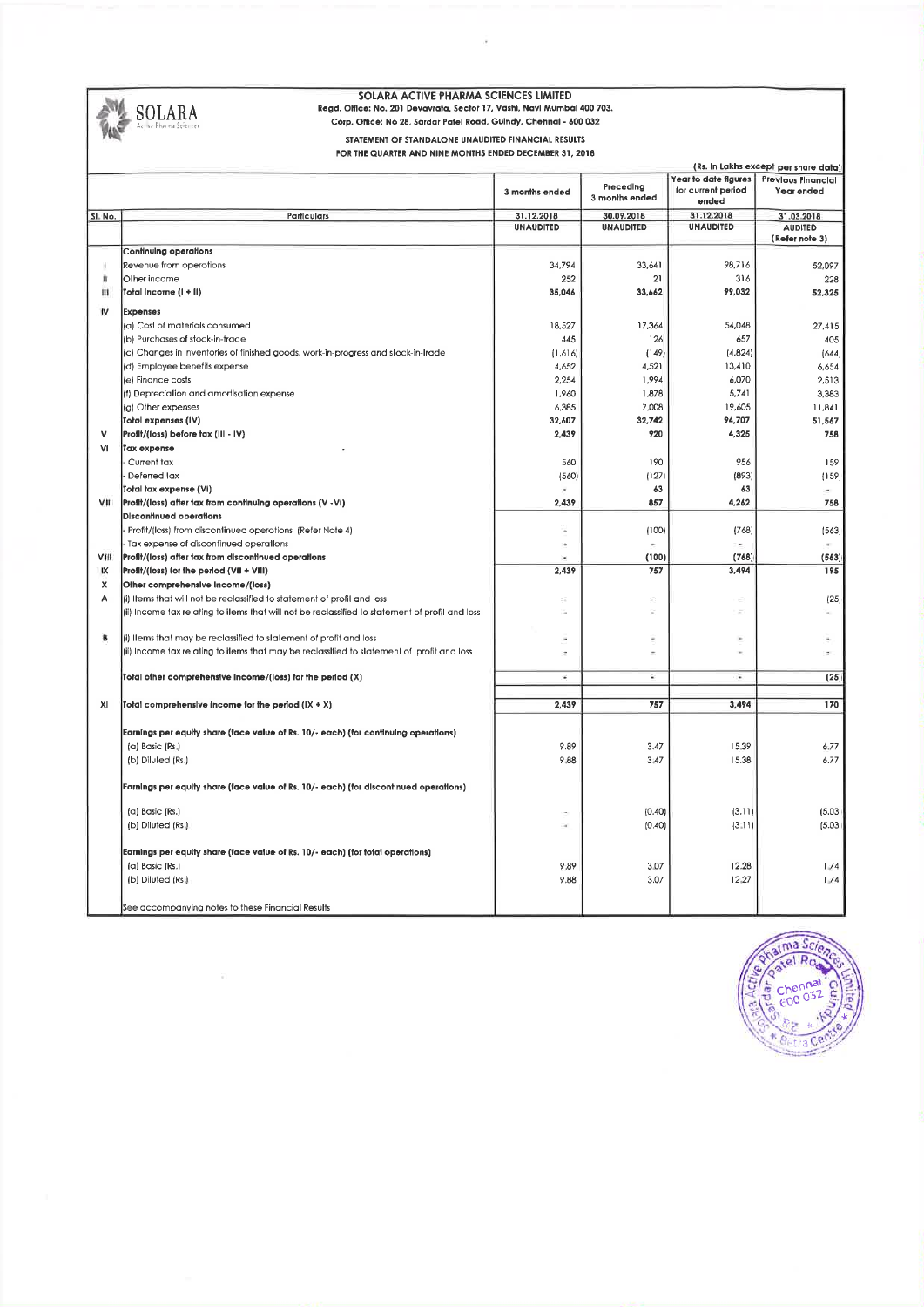

#### **SOLARA ACTIVE PHARMA SCIENCES LIMITED**  Regd. Office: No. 201 Devavrata, Sector 17, Vashl, Novi Mumbai 400 703. **Corp. Office: No 28. Sardar Patel Road. Gulndy. Chennal • 600 032 STATEMENT OF STANDALONE UNAUDITED FINANCIAL RESULTS**

## **FOR THE QUARTER AND NINE MONTHS ENDED DECEMBER 31. 2018**

#### Notes:

- The above results were reviewed by the Audil Commiltee and approved by the Board of Directors at their meeting held on January 31, 2019. The above results for the quarter<br>ended and nine months ended December 31, 2018 has b stalulory auditor is unqualified.
- The Company was incorporaled on February 23, 2017 and its first financial year covered the period from February 23, 2017 Io March 31, 2018. Further, the Company listed its وequity shares on June 27, 2018. Accordingly, as t Regula1ion 33 of lhe Securities and Exchange Board of India (Listing Obligations and Disclosures Requiremenls) Regulalions, 2015 (lhe " Listing Regulations"), the resulis for the corresponding quarler and nine monlhs ended December 31, 2017 are nol presented in these results.
- 3 The results for the linancial yeor ended March 31. 2018 mainly comprises of the resulls of the following business that were acquired during the previous financial year and may nof be comparable to the results of the quarter ended and nine month ended December 31, 2018

(i) The Company acquired the commodity API business and Human API business wef October 1, 2017 [1he Appointed Dale) under a Composile Scheme or Arrangemenl **between lhe Company. Strides Shasun Llmiled (Slrides) and Sequent Scientific Limlled (Sequent). which was approved by the NCLT** 

In accordance wilh the terms of the Scheme, the Company allolted 24,674,267 equity shares to the shareholders of Strides and Sequent, as a consideration for the transfer of the above businesses into the Company, in the ratio of 1 equity share of Rs. 10/- each of the Company for every 6 shares of Rs. 10/- each held by the shareholders of Strides, and 1<br>equity share of Rs, 10/- each of the Company financial sta1ements for lhe financial year ended March 31, 2018 as on the Appoin1ed Date of lhe Scheme.

The transfer of the above businesses into the Company during the previous financial year were accounled in accordance with the Ind AS notified under Section 133 of the Act, as on lhe Appointed Date of the Scheme, as per the requirements of the Scheme.

Upon lhe Scheme coming into effect, the investments in following enlilies, held by the respective businesses above, hove also been lransferred to the Company: Chemsynlh Laboratories Private limlled, Indio

nums, immediate diamos rimidio emmis<br>equenl Penems Private Limited, India

**Shosun USA Inc, USA** 

During the quarter ended September 30, 2018, the initial accounting in respect of deferred tax on brought forward losses from this business acquisition has been finalised Pursuant to this finalisalion of inilial accounting, the Company has reslated the balance sheet as al March 31, 2018 in accordance with Ind AS 103 'Business Combinations', as a<br>result of which, Ihe deferred lax liability a

{ii) Acquisition of R&D business from Sovizen Ute Sciences Privale limited with effect from February 1. 2018

#### Discontinued operations:

On May 19, 2018, the Board of Directors of the Company had approved the disposal of business operations at Mahad facility. On July 31, 2018, the company completed !he disposal of Mahad facility. The results of the discontinued operations are as under

|         | (Rs. In Lakhs)                                        |                          |                |                      |                           |  |
|---------|-------------------------------------------------------|--------------------------|----------------|----------------------|---------------------------|--|
| SI. No. | <b>Particulars</b>                                    | 3 months ended           | Preceding      | Year to date figures | <b>Previous Financial</b> |  |
|         |                                                       |                          | 3 months ended | for current period   | Year ended                |  |
|         |                                                       |                          |                | ended                |                           |  |
|         |                                                       | 31.12.2018               | 30.09.2018     | 31.12.2018           | 31.03.2018                |  |
|         | Total Revenue                                         |                          | 964            | 2.414                | 3,944                     |  |
| 11      | Total expenses                                        | $\overline{\phantom{a}}$ | 1.064          | 3,182                | 4,507                     |  |
| m       | Profit/(loss) before tax (I - II)                     |                          | (100)          | (768)                | (563)                     |  |
| IV      | l Tax expense                                         |                          |                | c                    |                           |  |
| v       | Profit/(loss) from discontinued operations (III - IV) |                          | (100)          | (768)                | (563)                     |  |

Effective April 1, 2018, the Company adopted Ind AS 115 "Revenue from Contracts with Customers" using the cumulative catch-up Iransition melhod which is applied to contracts that were not completed as of April 1, 2018 (the respect of contracts that were not completed as at the said date by Rs. 940 Lakhs. Under the cumulative catch-up approach, the comparilives for the previous periods reported and hence not comparable.

- 6 The Board of Directors, in 1heir meellng held on January 31, 2019 have approved for the Issue of warrants to the Promoters of the Company and to a private equity investor subject to approval by the shareholders of the Company. The issue size would aggregate to Rs 46,000 Lakhs, comprising of infusion of Rs 26,000 Lakhs by the existing promoters of lhe Company al Rs 400 per warrant and Rs 20,000 Lakhs by a private equity inveslor at Rs 500 per warrant. Each of lhese warranls wlll be convertible to one equity share of Rs. 10 each. The terms or conversion and the price at which the warrants are propo�d 1o be issued are in accordance with the SEBI Guidelines in this regard. The Company **ts** also in the process or Increasing ils authorized shore capilal.
- In the annual general meeling of the Company held on September 28, 2018, the shareholders approved the Solara Employee Stock Option Plan, 2018 to creale and grant from time to lime in one or more Iranches, options not exceeding 1,232,000 to employees as determined by the Board of Direclors and the Nomination and Remuneration Committee.<br>During the current quarter, pursuant to the approval

The Company's operations relate to only one reportable segmenl viz Active Pharmaceutical Ingredienl (API). Accordingly no separate disclosure of segment information is required.

Previous period figures have been regrouped to conform wilh lhe classification adopted in these financial results.

Place : Chennai **Dale :January31.2019** 

For and on behalf of property Chennai  $\frac{1}{100}$ Managing Deserties 600 032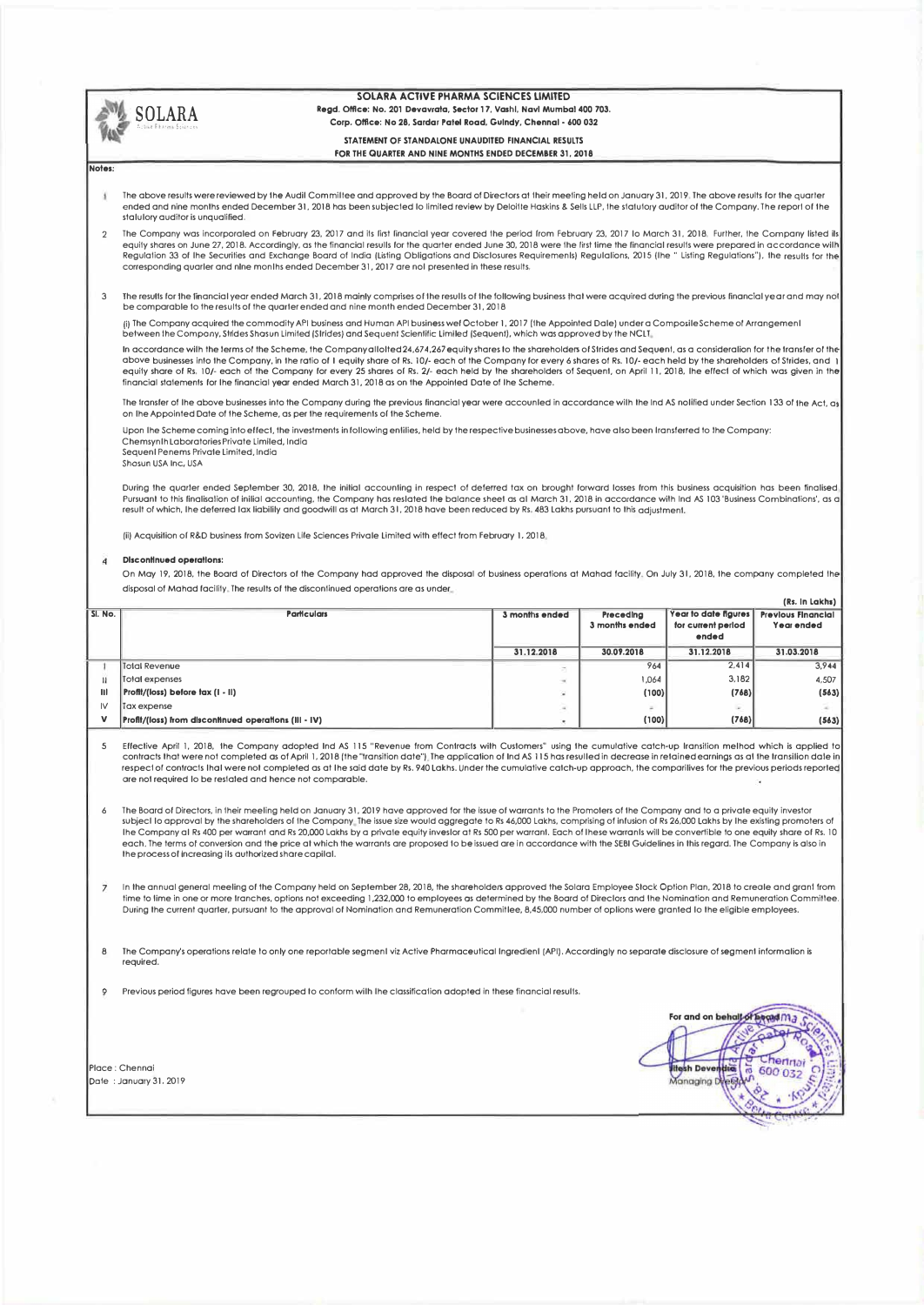# **Deloitte Haskins & Sells LLP**

**Chartered Accountants** Prestige Trade Tower, Level 19 46, Palace Road, High Grounds Bengaluru - 560 001 Karnataka, India

Tel: +91 80 6199 6000 Fax: +91 80 6188 6011

### INDEPENDENT AUDITOR'S REVIEW REPORT ON REVIEW OF INTERIM FINANCIAL **RESULTS**

### TO THE BOARD OF DIRECTORS OF **SOLARA ACTIVE PHARMA SCIENCES LIMITED**

1. We have reviewed the accompanying Statement of Consolidated Unaudited Financial Results of SOLARA ACTIVE PHARMA SCIENCES LIMITED ("the Parent") and its subsidiaries (the Parent and its subsidiaries together referred to as "the Group"), for the quarter and nine months ended December 31, 2018 ("the Statement"), being submitted by the Parent pursuant to the requirement of Regulation 33 of the SEBI (Listing Obligations and Disclosure Requirements) Regulations, 2015, as modified by Circular No. CIR/CFD/FAC/62/2016 dated July 5, 2016.

This Statement which is the responsibility of the Parent's Management and approved by the Board of Directors, has been prepared in accordance with the recognition and measurement principles laid down in Indian Accounting Standard 34 "Interim Financial Reporting" ("Ind AS 34"), prescribed under Section 133 of the Companies Act, 2013 read with relevant rules issued thereunder and other accounting principles generally accepted in India. Our responsibility is to issue a report on the Statement based on our review.

- 2. We conducted our review of the Statement in accordance with the Standard on Review Engagements (SRE) 2410 "Review of Interim Financial Information Performed by the Independent Auditor of the Entity", issued by the Institute of Chartered Accountants of India. This Standard requires that we plan and perform the review to obtain moderate assurance as to whether the Statement is free of material misstatement. A review is limited primarily to inquiries of Parent personnel and analytical procedures applied to financial data and thus provides less assurance than an audit. We have not performed an audit and, accordingly, we do not express an audit opinion.
- 3. The Statement includes the results of the Parent and the following subsidiaries:

| Name of the entities                     |
|------------------------------------------|
| <b>Strides Chemicals Private Limited</b> |
| Sequent Penems Private Limited           |
| Chemsynth Laboratories Private Limited   |
| Shasun USA Inc.                          |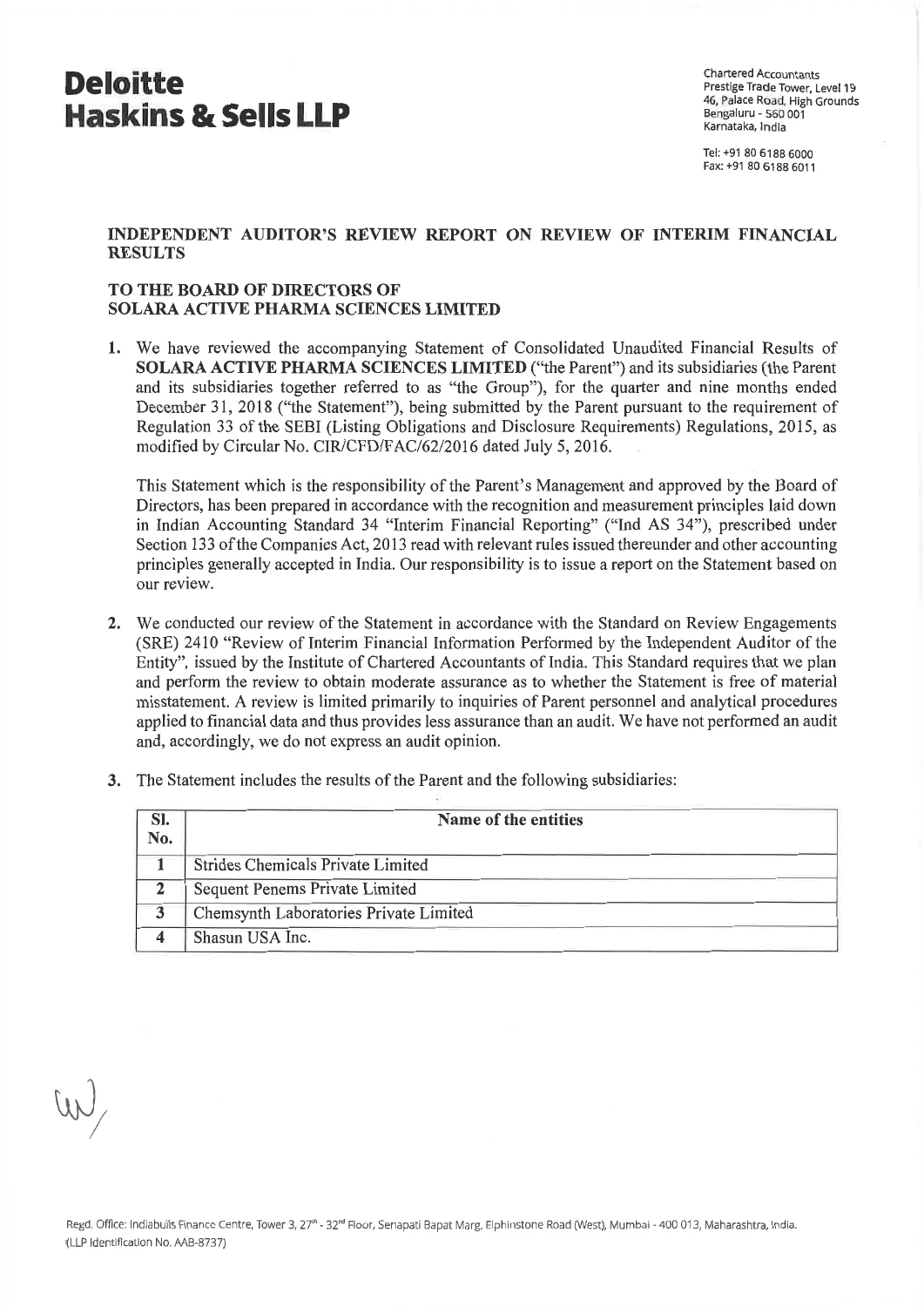# **Deloitte Haskins & Sells LLP**

- 4. We did not review the interim financial results of 1 subsidiary included in the consolidated unaudited financial results, whose interim financial results reflect total revenues of Rs. 1,137 Lakhs and Rs. 1,863 Lakhs for the quarter and nine months ended December 31, 2018 respectively, total loss after tax of Rs. 188 Lakhs for the quarter ended December 31, 2018 and Rs. 5 Lakhs for the nine months ended December 31, 2018 and total comprehensive loss of Rs.188 Lakhs for the quarter ended December 31, 2018 and Rs. 5 Lakhs for the nine months ended December 31, 2018, as considered in the consolidated unaudited financial results. These interim financial results have been reviewed by other auditor whose report has been furnished to us by the Management and our report on the Statement, in so far as it relates to the amounts and disclosures included in respect of this subsidiary, is based solely on the report of the other auditor.
- 5. The consolidated unaudited financial results includes the interim financial information of 3 subsidiaries which have not been audited / reviewed by their auditors, whose interim financial results reflect total revenues of Rs. 17 Lakhs and Rs. 50 Lakhs for the quarter and nine months ended December 31, 2018 respectively, total loss after tax of Rs. 69 Lakhs and Rs. 172 Lakhs for the quarter and nine months ended December 31, 2018 respectively and total comprehensive income of Rs. 69 Lakhs and Rs. 172 Lakhs for the quarter and nine months ended December 31, 2018 respectively, as considered in the consolidated unaudited financial results. These interim financial information of such subsidiaries have been furnished to us by the Management and our report on the Statement, in so far as it relates to the amounts and disclosures included in respect of these subsidiaries, is based solely on such interim financial information. In our view and as per the explanations given to us by the Management, these are not material to the Group.
- 6. Based on our review conducted as stated above and based on the consideration of the report of the other auditor referred to in paragraph 4 above, nothing has come to our attention that causes us to believe that the accompanying Statement prepared in accordance with the aforesaid Indian Accounting Standards and other accounting principles generally accepted in India, read with Note 2 of the accompanying Statement, has not disclosed the information required to be disclosed in terms of Regulation 33 of the SEBI (Listing Obligations and Disclosure Requirements) Regulations, 2015, as modified by Circular No. CIR/CFD/FAC/62/2016 dated July 5, 2016, including the manner in which it is to be disclosed, or that it contains any material misstatement.

For Deloitte Haskins & Sells LLP **Chartered Accountants** (Firm's Registration No. 117366W/W-100018)

**Sathya P. Koushik** Partner Membership No. 206920

CHENNAI, January 31, 2019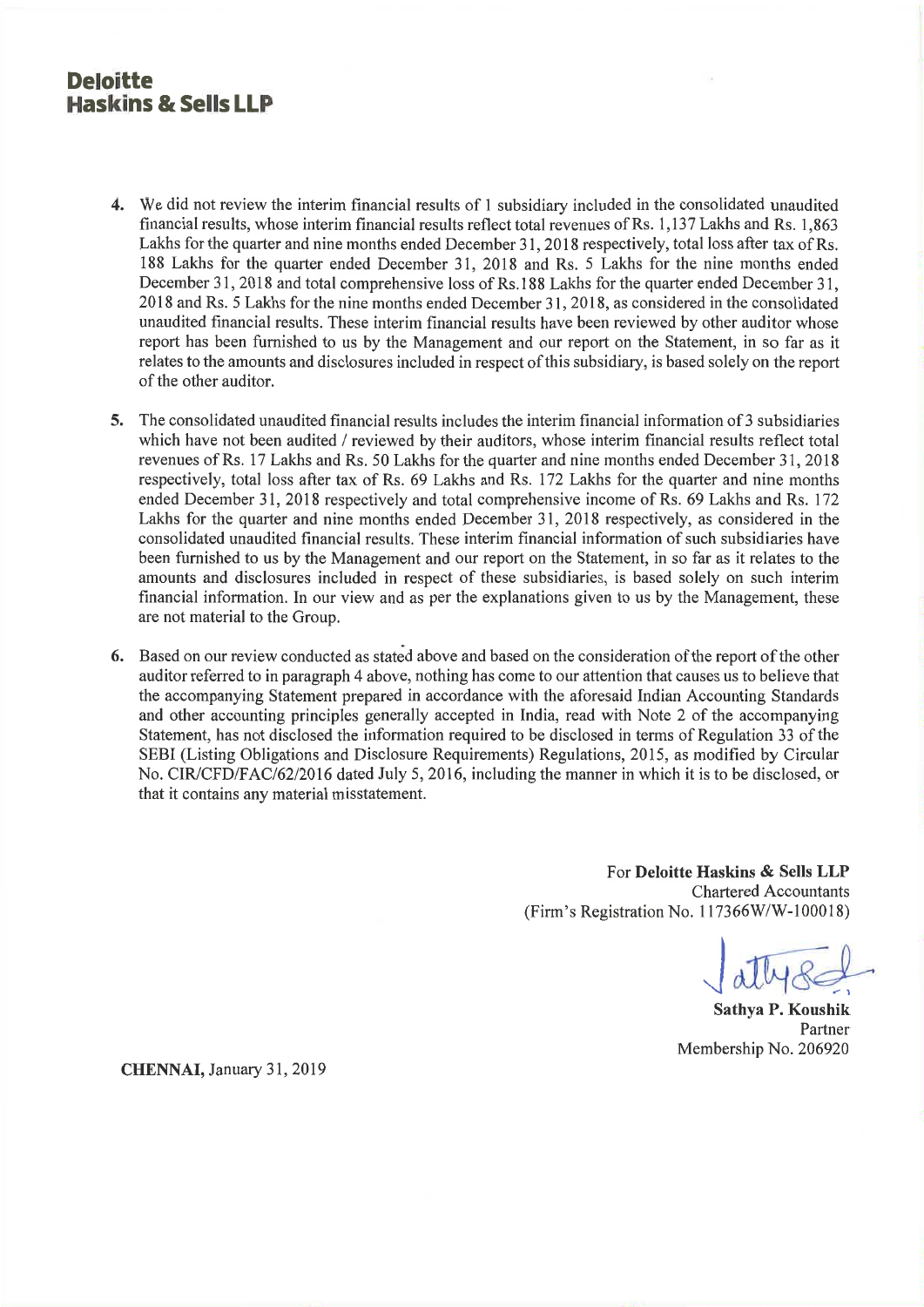SOLARA

SOLARA ACTIVE PHARMA SCIENCES LIMITED Regd. Office: No. 201 Devavrata, Sector 17, Vashi, Navi Mumbal 400 703.

Corp. Office: No 28, Sardar Patel Road, Guindy, Chennal - 600 032 STATEMENT OF CONSOLIDATED UNAUDITED FINANCIAL RESULTS

FOR THE QUARTER AND NINE MONTHS ENDED DECEMBER 31, 2018

|                          |                                                                                                    |                          |                             |                                                     | (Rs. In Lakhs except per share data)    |
|--------------------------|----------------------------------------------------------------------------------------------------|--------------------------|-----------------------------|-----------------------------------------------------|-----------------------------------------|
| SI. No.                  | <b>Particulars</b>                                                                                 | 3 months ended           | Preceding<br>3 months ended | Year to date figures<br>for current period<br>ended | <b>Previous Financial</b><br>Year ended |
|                          |                                                                                                    | 31.12.2018               | 30.09.2018                  | 31.12.2018                                          | 31.03.2018                              |
|                          |                                                                                                    | <b>UNAUDITED</b>         | <b>UNAUDITED</b>            | <b>UNAUDITED</b>                                    | <b>AUDITED</b>                          |
|                          |                                                                                                    |                          |                             |                                                     | (Refer note 3)                          |
|                          | <b>Continuing operations</b>                                                                       |                          |                             |                                                     |                                         |
| $\overline{\phantom{a}}$ | Revenue from operations                                                                            | 35,623                   | 34,233                      | 1,00,137                                            | 52,097                                  |
| Ш                        | Other income                                                                                       | 388                      | 139                         | 576<br>1,00,713                                     | 245                                     |
| łШ                       | Total Income (I + II)                                                                              | 36,011                   | 34,372                      |                                                     | 52,342                                  |
| IV                       | <b>Expenses</b>                                                                                    |                          |                             |                                                     |                                         |
|                          | (a) Cost of materials consumed                                                                     | 18,899                   | 17,522                      | 54,577                                              | 27,420                                  |
|                          | (b) Purchases of stock-in-trade                                                                    | 445                      | 126                         | 657                                                 | 405                                     |
|                          | (c) Changes in inventories of finished goods, work-in-progress and stock-in-trade                  | (1,789)                  | (42)                        | (4,890)                                             | (644)                                   |
|                          | (d) Employee benefits expense                                                                      | 4,874                    | 4,605                       | 13,755                                              | 6,751                                   |
|                          | (e) Finance costs                                                                                  | 2,254                    | 1,994                       | 6,070                                               | 2,514                                   |
|                          | (f) Depreclation and amortisation expense                                                          | 2,121                    | 1,937                       | 5,969                                               | 3,398                                   |
|                          | (g) Other expenses                                                                                 | 6,997                    | 7,212                       | 20,421                                              | 11,915                                  |
|                          | Total expenses (IV)                                                                                | 33,801                   | 33,354                      | 96,559                                              | 51,759                                  |
| v                        | Profit/(loss) before exceptional items and tax (III - IV)                                          | 2,210                    | 1,018                       | 4,154                                               | 583                                     |
| ۷ï                       | Tax expense                                                                                        |                          |                             |                                                     |                                         |
|                          | - Current tax                                                                                      | 560                      | 190                         | 956                                                 | 145                                     |
|                          | Deferred tax<br>Total tax expense (VI)                                                             | (560)                    | (127)<br>63                 | (893)<br>63                                         | (159)                                   |
| VII                      | Profit/(loss) after tax from continuing operations (V -VI)                                         | 2,210                    | 955                         | 4,091                                               | (14)<br>597                             |
|                          | <b>Discontinued operations</b>                                                                     |                          |                             |                                                     |                                         |
|                          | - Profit/(loss) from discontinued operations (Refer Note 4)                                        | $\overline{\phantom{a}}$ | (100)                       | (768)                                               | (563)                                   |
|                          | - Tax expense of discontinued operations                                                           | Ξ                        |                             |                                                     |                                         |
| VIII                     | Profit/(loss) after tax from discontinued operations                                               |                          | (100)                       | (768)                                               | (563)                                   |
| IX                       | Profit/(loss) for the period (VII + VIII)                                                          | 2,210                    | 855                         | 3,323                                               | 34                                      |
| х                        | Other comprehensive income                                                                         |                          |                             |                                                     |                                         |
| Α                        | (i) Items that will not be reclassified to statement of profit and loss                            | $\geq$                   | $\sim$                      | ×                                                   | (25)                                    |
|                          | (ii) income tax relating to items that will not be reclassified to statement of profit<br>and loss |                          |                             |                                                     | $\overline{\phantom{a}}$                |
| В                        | (i) Items that may be reclassified to statement of profit and loss                                 |                          |                             | (11)                                                |                                         |
|                          | (ii) Income tax relating to items that may be reclassified to statement of profit and              | 12                       | (14)                        |                                                     | 5                                       |
|                          | loss                                                                                               |                          |                             |                                                     | $\bar{ }$                               |
|                          | Total other comprehensive income for the period (X)                                                | 12                       | (14)                        | (11)                                                | (20)                                    |
|                          |                                                                                                    |                          |                             |                                                     |                                         |
| XI                       | Total comprehensive income for the period $(IX + X)$                                               | 2,222                    | 841                         | 3,312                                               | 14                                      |
|                          |                                                                                                    |                          |                             |                                                     |                                         |
|                          | Profit for the year attributable to:                                                               |                          |                             |                                                     |                                         |
|                          | - Equity shareholders of the Company                                                               | 2,209                    | 854                         | 3,320                                               | 38                                      |
|                          | - Non-controlling interests                                                                        |                          |                             | 3                                                   | (4)                                     |
|                          | Other Comprehensive Income:                                                                        |                          |                             |                                                     |                                         |
|                          | - Equity shareholders of the Company                                                               | 12                       | (14)                        | (11)                                                |                                         |
|                          | - Non-controlling interests                                                                        |                          |                             |                                                     | (20)                                    |
|                          |                                                                                                    |                          |                             |                                                     |                                         |
|                          | <b>Total Comprehensive Income:</b>                                                                 |                          |                             |                                                     |                                         |
|                          | - Equity shareholders of the Company                                                               | 2,221                    | 840                         | 3,309                                               | 18                                      |
|                          | - Non-controlling interests                                                                        |                          |                             | 3                                                   | (4)                                     |
|                          |                                                                                                    |                          |                             |                                                     |                                         |
|                          | Earnings per equity share (face value of Rs. 10/- each) (for continuing operations)                |                          |                             |                                                     |                                         |
|                          | (a) Basic (Rs.)                                                                                    | 8.96                     | 3.87                        | 14.70                                               | 5.33                                    |
|                          | (b) Diluted (Rs.)                                                                                  | 8.95                     | 3.87                        | 14.69                                               | 5.33                                    |
|                          |                                                                                                    |                          |                             |                                                     |                                         |
|                          | Earnings per equily share (face value of Rs. 10/- each) (for discontinued                          |                          |                             |                                                     |                                         |
|                          | operations)                                                                                        |                          |                             |                                                     |                                         |
|                          | (a) Basic (Rs.)                                                                                    | ۷                        | (0.40)                      | (3.11)                                              | (5.03)                                  |
|                          | (b) Diluted (Rs.)                                                                                  | $\sim$                   | (0.40)                      | (3.11)                                              | (5.03)                                  |
|                          | Earnings per equity share (face value of Rs. 10/- each) (for total operations)                     |                          |                             |                                                     |                                         |
|                          | (a) Basic (Rs.)                                                                                    | 8.96                     |                             |                                                     |                                         |
|                          | (b) Diluted (Rs.)                                                                                  | 8.95                     | 3,47<br>3.47                | 11.59<br>11.58                                      | 0.30<br>0.30                            |
|                          |                                                                                                    |                          |                             |                                                     |                                         |
|                          | see accompanying notes to these Financial Results                                                  |                          |                             |                                                     | 6m                                      |
|                          |                                                                                                    |                          |                             |                                                     |                                         |
|                          |                                                                                                    |                          |                             |                                                     |                                         |

 $\frac{1}{2}$  of  $\frac{1}{2}$  chennal<br> $\frac{1}{2}$  600 032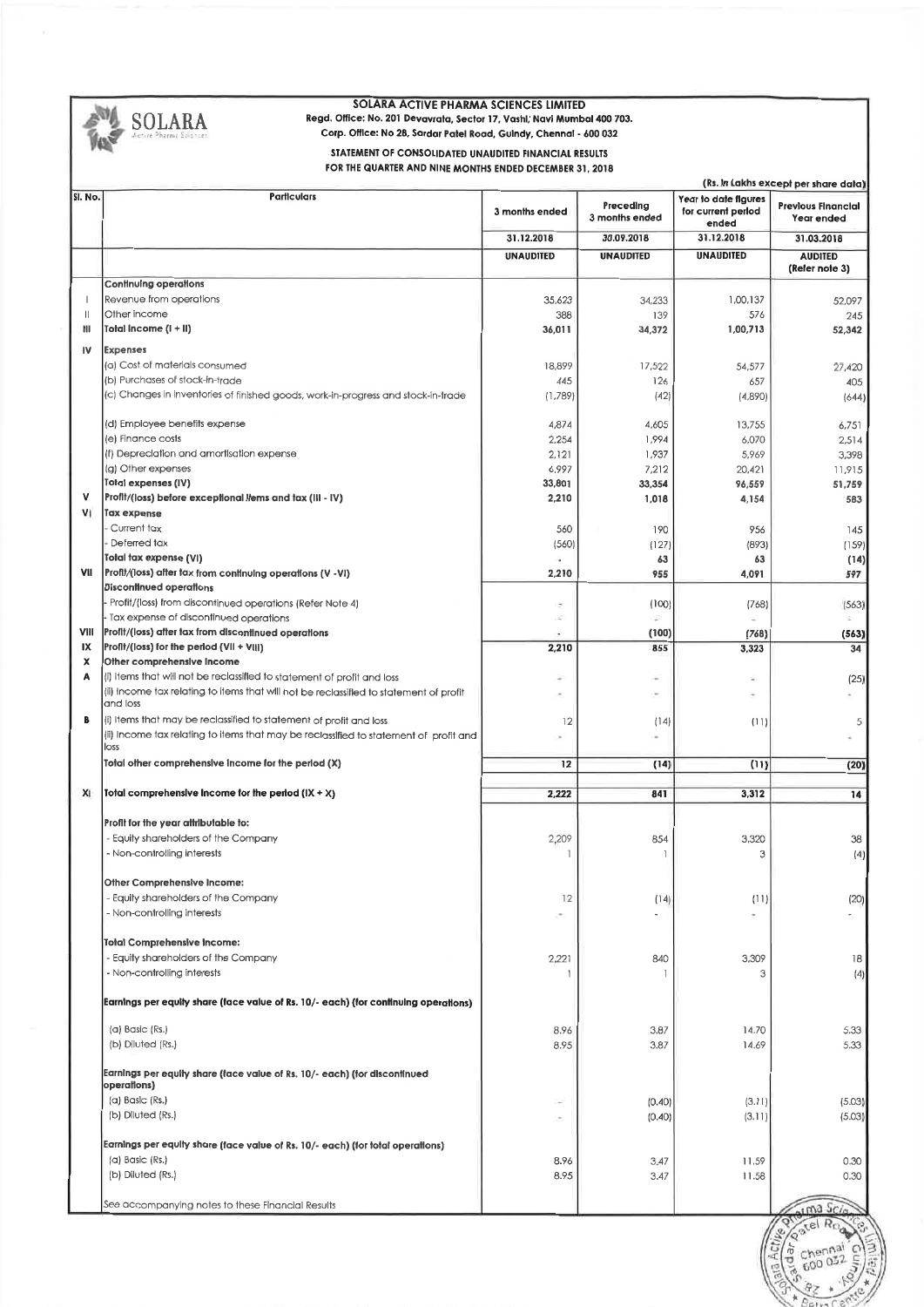|                | SOLARA ACTIVE PHARMA SCIENCES LIMITED<br>Regd. Office: No. 201 Devavrata, Sector 17, Vashi, Navi Mumbal 400 703.<br>Corp. Office: No 28, Sardar Patel Road, Guindy, Chennal - 600 032<br>Active Pharma Smithered                                                                                                                                                                                                                                                                                                                                                                                                                                                                                                                                                                                                                                                                                                                                                    |
|----------------|---------------------------------------------------------------------------------------------------------------------------------------------------------------------------------------------------------------------------------------------------------------------------------------------------------------------------------------------------------------------------------------------------------------------------------------------------------------------------------------------------------------------------------------------------------------------------------------------------------------------------------------------------------------------------------------------------------------------------------------------------------------------------------------------------------------------------------------------------------------------------------------------------------------------------------------------------------------------|
|                | STATEMENT OF CONSOLIDATED UNAUDITED FINANCIAL RESULTS<br>FOR THE QUARTER AND NINE MONTHS ENDED DECEMBER 31, 2018                                                                                                                                                                                                                                                                                                                                                                                                                                                                                                                                                                                                                                                                                                                                                                                                                                                    |
| Notes:         |                                                                                                                                                                                                                                                                                                                                                                                                                                                                                                                                                                                                                                                                                                                                                                                                                                                                                                                                                                     |
|                | The above results were reviewed by the Audit Committee and approved by the Board of Directors of their meeting held on January 31, 2019. The above results for the<br>quarler ended and nine months ended December 31, 2018 has been subjected to limited review by Deloitte Haskins & Sells LLP, the statutory auditor of the Company,<br>The report of the statutory auditor is unqualified.                                                                                                                                                                                                                                                                                                                                                                                                                                                                                                                                                                      |
| $\overline{2}$ | The Company was incorporated on February 23, 2017 and its first financial year covered the period from February 23, 2017 to March 31, 2018. Further, the Company<br>listed its equity shares on June 27, 2018. Accordingly, as the financial results for the quarter ended June 30, 2018 were the first time the financial results were prepared in<br>accordance with Regulation 33 of the Securities and Exchange Board of India (Listing Obligations and Disclosures Requirements) Regulations, 2015 (the "Listing<br>Regulations"), the results for the corresponding quarter and nine months ended December 31, 2017 are not presented in these results.                                                                                                                                                                                                                                                                                                       |
| 3              | The results for the financial year ended March 31, 2018 mainly comprises of the results of the following business that were acquired during the previous financial year<br>and may not be comparable to the results of the quarter ended and nine month ended December 31, 2018                                                                                                                                                                                                                                                                                                                                                                                                                                                                                                                                                                                                                                                                                     |
|                | (i) The Company acquired the commodity API business and Human API business wef October 1, 2017 (the Appointed Date) under a Composite Scheme of<br>Arrangement between the Company, Strides Shasun Limited (Strides) and Sequent Scientific Limited (Sequent), which was approved by the NCLT.<br>In accordance with the terms of the Scheme, the Company allotted 24,674,267 equity shares to the shareholders of Strides and Sequent, as a consideration for the<br>transfer of the above businesses Into the Company, in the ratio of 1 equity share of Rs. 10/- each of the Company for every 6 shares of Rs. 10/- each held by the<br>shareholders of Strides, and 1 equity share of Rs. 10/- each of the Company for every 25 shares of Rs. 2/- each held by the shareholders of Sequent, on April 11, 2018.<br>the effect of which was given in the financial statements for the financial year ended March 31, 2018 as on the AppoInted Date of the Scheme. |
|                | The transfer of the above businesses into the Company during the previous financial year were accounted In accordance with the Ind AS notified under Section 133 di<br>the Act, as on the Appointed Date of the Scheme, as per the requirements of the Scheme.                                                                                                                                                                                                                                                                                                                                                                                                                                                                                                                                                                                                                                                                                                      |
|                | Upon the Scheme coming into effect, the investments In following entities, held by the respective businesses above, have also been transferred to the Company;<br>Chemsynth Laboratories Private Limited, India<br>Sequent Penems Private Limited, India<br>Shasun USA Inc, USA                                                                                                                                                                                                                                                                                                                                                                                                                                                                                                                                                                                                                                                                                     |
|                | During the quarter ended September 30, 2018, the initial accounting in respect of deferred tax on brought forward losses from this business acquisition has been<br>finalised. Pursuant to this finalisation of initial accounting, the Company has restated the balance sheet as at March 31, 2018 in accordance with Ind AS 103 'Business<br>Combinations', as a result of which, the deferred tax liability and goodwill as at March 31, 2018 have been reduced by Rs. 483 Lakhs pursuant to this adjustment,                                                                                                                                                                                                                                                                                                                                                                                                                                                    |
|                | Accordingly the results of the above businesses included in the previous financial year ended March 31, 2018 reflect only from period October 01, 2017 to March 31,<br>2018.                                                                                                                                                                                                                                                                                                                                                                                                                                                                                                                                                                                                                                                                                                                                                                                        |

(ii) Acquisition of R&D business from Sovizen Life Sclences Private Limited with effect from February 1, 2018.

#### $\overline{4}$ **Disconfinued operations:**

On May 19, 2018, the Board of Directors of the Company had approved the disposal of business operations at Mahad facility. On July 31, 2018, the company completed the disposal of Mahad facility. The results of the discontinued operations are as under.

|               | (Rs. In Lakhs)                                        |                             |                             |                                                     |                                         |  |  |
|---------------|-------------------------------------------------------|-----------------------------|-----------------------------|-----------------------------------------------------|-----------------------------------------|--|--|
| SI. No.       | <b>Particulars</b>                                    | 3 months ended              | Preceding<br>3 months ended | Year to date figures<br>for current period<br>ended | <b>Previous Financial</b><br>Year ended |  |  |
|               |                                                       | 31.12.2018                  | 30.09.2018                  | 31.12.2018                                          | 31.03.2018                              |  |  |
|               | Total Revenue                                         | ÷                           | 964                         | 2.414                                               | 3.944                                   |  |  |
| Ш             | Total expenses                                        | 32                          | .064                        | 3,182                                               | 4.507                                   |  |  |
| Ш             | Profit/(loss) before tax (I - II)                     | ۰                           | (100)                       | (768)                                               | (563)                                   |  |  |
| $\mathsf{IV}$ | lTax expense                                          | œ.                          | n.                          |                                                     |                                         |  |  |
|               | Profit/(loss) from discontinued operations (III - IV) | $\mathcal{A}^{\mathcal{I}}$ | (100)                       | (768)                                               | (563)                                   |  |  |
|               |                                                       |                             |                             |                                                     |                                         |  |  |

On May 19, 2018, the Board of Directors of the Company approved for investment by the Company In Strides Chemicals Private Limited. On August 31, 2018, the 5 Company entered Into a share purchase agreement with Strides Pharma Sciences Limited (formerly known as Strides Shasun Limited) and acquired 100% of the Investments in Strides Chemicals Private Limited for a consideration of Rs. 13,100 Lakhs. Accordingly, the results of the above business reflect only from period September 01, 2018 onwards. The impact of acquisition of this business on the results is given below:

|         | (Rs. In Lakhs)                     |                |                             |                                                     |  |  |  |
|---------|------------------------------------|----------------|-----------------------------|-----------------------------------------------------|--|--|--|
| SI. No. | <b>Particulars</b>                 | 3 months ended | Preceding<br>3 months ended | Year to date figures<br>for current period<br>ended |  |  |  |
|         |                                    | 31.12.2018     | 30.09.2018                  | 31.12.2018                                          |  |  |  |
|         | <b>Total Revenue</b>               | 1.137          | 726                         | 1,863                                               |  |  |  |
|         | Total expenses                     | 1,325          | 533                         | 1,858                                               |  |  |  |
| Ш       | Profit/(loss) before tax (I - II)  | (188)          | 193                         |                                                     |  |  |  |
| IV      | Tax expense                        | $\sim$         | ÷                           | Ξ                                                   |  |  |  |
|         | Profit/(loss) after tax (III - IV) | (188)          | 193                         |                                                     |  |  |  |

As on the date of finalisation of these Consolidated unaudited financial results, the initial accounting for the above business combination has not been finalised. Any consequential changes due to finalisation of initial accounting will be recognised in the subsequent period upon such finalisation.

The Board of Directors of the Company in their meeting held on September 28, 2018, have approved a a Scheme of Amalgamation of Strides Chemicals Private Limited with the Company from the appointed date of September 1, 2018. The Scheme is subject to necessary regulatory approvals.